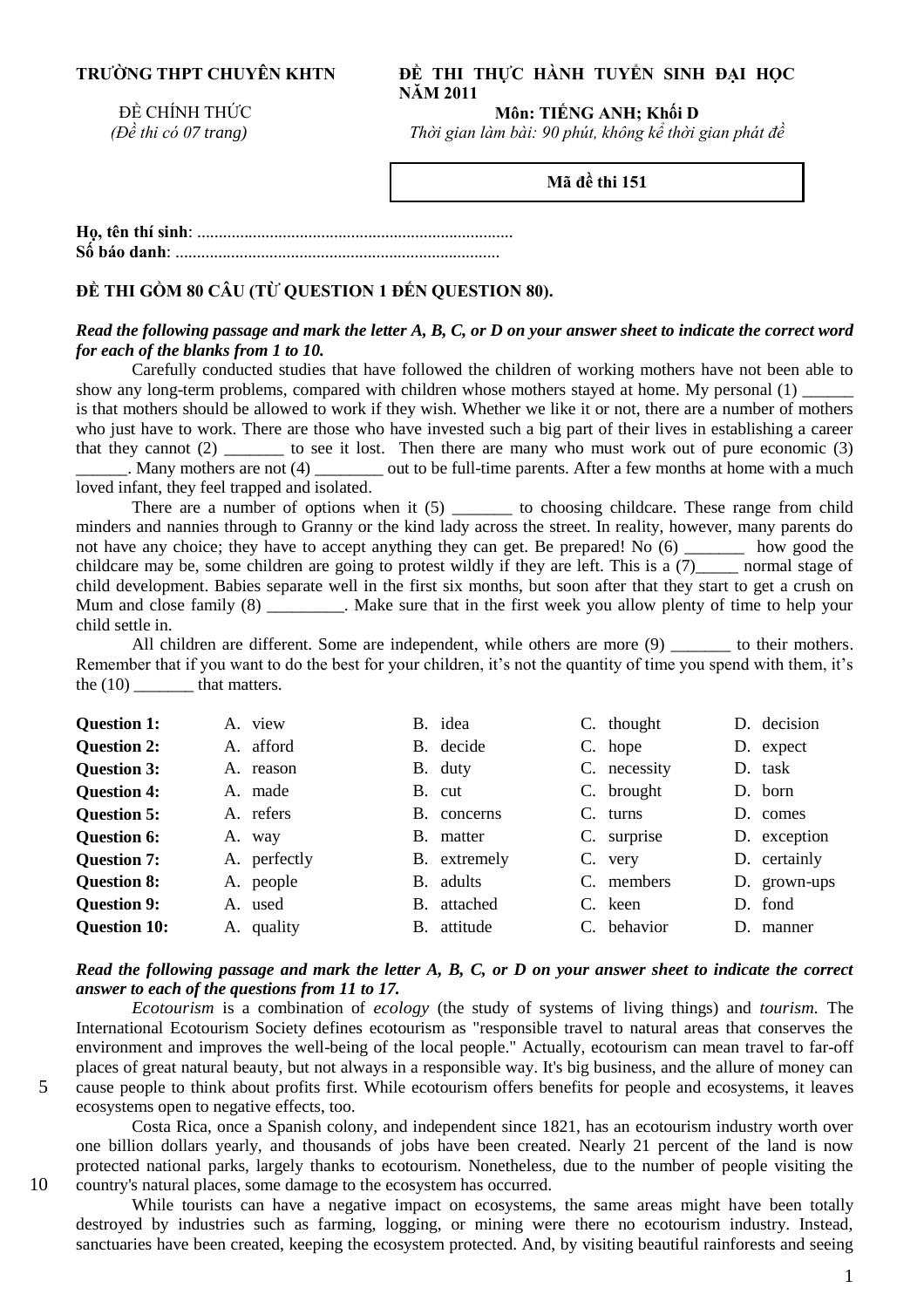rare animals, visitors get a sense of their value, and of gratitude for them. Tour guides can also be educators who 15 train people to love and care for the environment. Visitors can take these lessons with them to their home countries.

Unfortunately, while their effect may not be noticeable in the off-season, the constant procession of visitors in the high season can be damaging. At one national park in Costa Rica, wild monkeys now feed on garbage left by the tourists. Furthermore, ecotourists tend to seek out places with the rarest animals and plants, 20 pressuring the most delicate of living things.

Controlling abuses isn't easy. Corruption can lead officials to tolerate ecological damage. For example, a large resort facility, normally not allowed near a sanctuary, might be allowed if the company pays enough money to certain people in the government. Limited resources are another issue. Areas of forests and beaches that would require an army to protect are often watched by several employees.

25 It is easy to be critical of the ecotourism industry, but it is important to be positive as well. Ecotourism can never be "pure." We can't expect zero negative effects on the ecosystem. It is also unrealistic to think that humans won't go anywhere accessible to them. If protection efforts are maintained and intensified, those remaining places of undisturbed nature may be stressed, but they won't be destroyed.

| <b>Question 11:</b> | Which statement best summarizes the author's point of view?                                    |
|---------------------|------------------------------------------------------------------------------------------------|
|                     | A. Ecotourism is a damaging trend that must be stopped.                                        |
|                     | Ecotourism is a way of protecting natural places.<br>В.                                        |
|                     | Ecotourism causes some damage, but on the whole it benefits ecosystems.<br>C.                  |
|                     | D. Ecotourism will most likely become less popular in the future.                              |
| <b>Question 12:</b> | Which change has NOT occurred in Costa Rica since the introduction of ecotourism?              |
|                     | A. Thousands of ecotourism-related jobs have been created.                                     |
|                     | B. National parks have been created.                                                           |
|                     | C. Some monkeys have started feeding on garbage.                                               |
|                     | D. Costa Rica became independent from Spain.                                                   |
| <b>Question 13:</b> | What is the main idea of paragraph 3?                                                          |
|                     | A. Ecotourism threatens to destroy rainforests as would farming, logging, and mining.          |
|                     | B. While ecotourism damages them somewhat, it also protects natural places from                |
|                     | destruction.                                                                                   |
|                     | C. Tour guides need to educate tourists on the dangers of farming, logging, and mining.        |
|                     | D. Rare animals need to be protected from visitors taking them home to their countries.        |
| <b>Question 14:</b> | According to paragraph 5, why is it difficult to control abuses of ecotourism?                 |
|                     | A. Too many sanctuaries are being created.                                                     |
|                     | B. Officials are too few and can be too tolerant.                                              |
|                     | C. Not many people are interested in jobs controlling ecotourism abuses.                       |
|                     | D. There is a lot of money available to build resorts.                                         |
| <b>Question 15:</b> | Into which paragraph could the following sentence best be inserted? 'In this way, the children |
|                     | of future generations can learn respect for nature.'                                           |
|                     | A. Paragraph 3                                                                                 |
|                     | B. Paragraph 4                                                                                 |
|                     | C. Paragraph 5                                                                                 |
|                     | D. Paragraph 6                                                                                 |
| <b>Question 16:</b> | The word "corruption" in line 21 is closest in meaning to                                      |
|                     | A. illegal activity                                                                            |
|                     | B. tolerance                                                                                   |
|                     | C. government control                                                                          |
|                     | D. management                                                                                  |
| <b>Question 17:</b> | Why does the author probably think it is easy to be critical of the ecotourism industry?       |
|                     | A. because wildlife is very easy to protect                                                    |
|                     | B. because it doesn't make very much money                                                     |
|                     | C. because it takes advantage of nature for profit                                             |
|                     | D. because it can't create enough jobs for local people                                        |
|                     |                                                                                                |

#### *Mark the letter A, B, C, or D on your answer sheet (18 – 22) to indicate the sentence that is the best-built from the prompts given*

| <b>Question 18:</b> | memory/beggar/face/haunted/Sam/long/time.                            |  |
|---------------------|----------------------------------------------------------------------|--|
|                     | A. His memory of the beggar face has haunted Sam within a long time. |  |
|                     | B. The memory of his beggar's face haunted Sam in a long time.       |  |
|                     |                                                                      |  |

C. It is the memory of the beggar face that haunted Sam for a long time.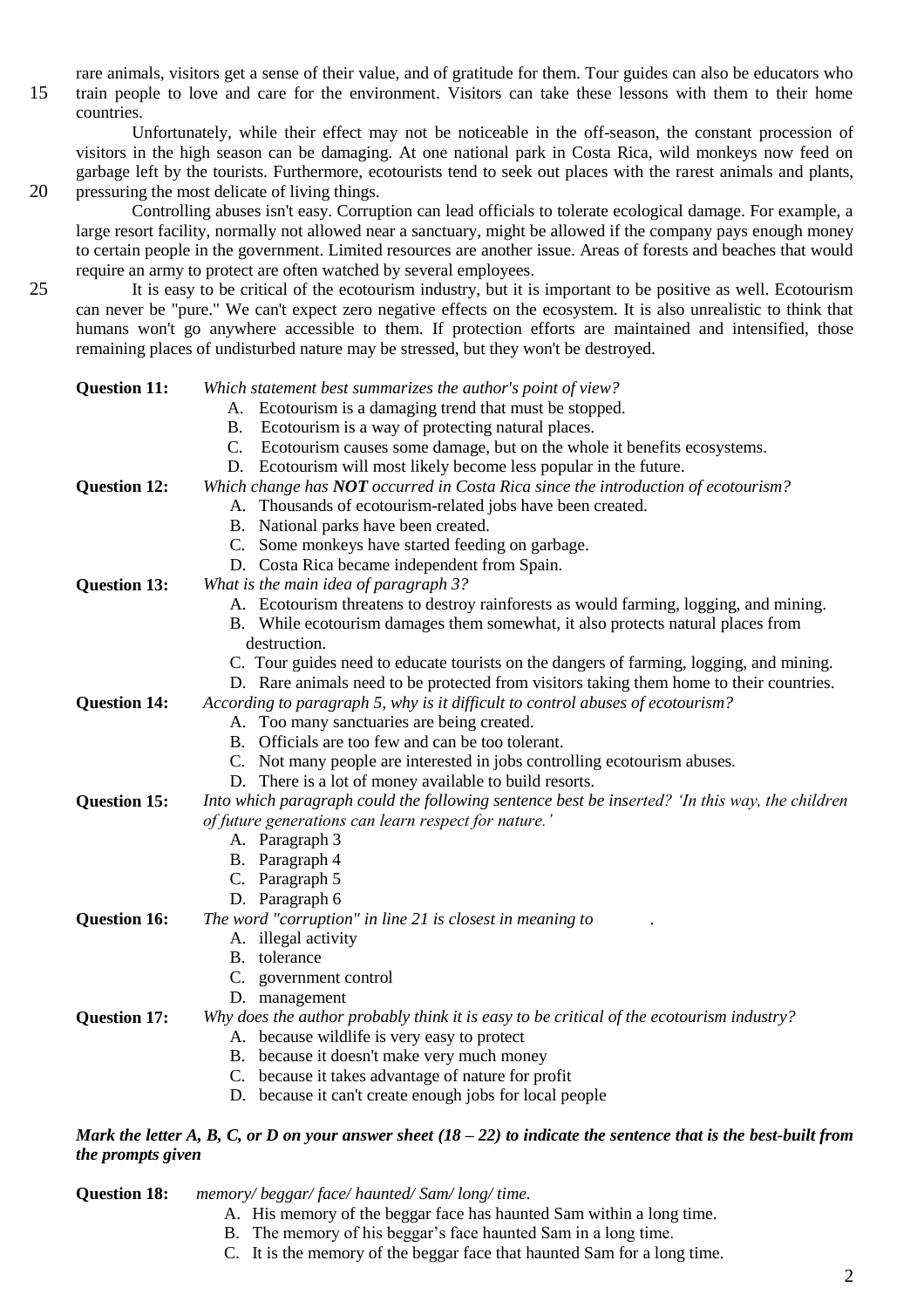| <b>Question 19:</b> | D. The memory of the beggar's face haunted Sam for a long time.<br>Aya/ spend/whole/week/memorize/facts/figures/statistic/exam. |
|---------------------|---------------------------------------------------------------------------------------------------------------------------------|
|                     | A. Aya spent the whole week to memorize all the facts and the figures of the statistic<br>exams.                                |
|                     | B. Aya spent a whole week memorizing facts and figures for her statistics exam.                                                 |
|                     | C. Aya was spent a whole week in order to memorize the facts and figures of the statistics<br>exam.                             |
|                     | D. Aya spends the whole week memorizing the facts and figures in the statistics exam.                                           |
| <b>Question 20:</b> | Olga Berkov/furnish/London flat/striking/contemporary/style.                                                                    |
|                     | A. Olga Berkov has furnished her London flat in striking contemporary style.                                                    |
|                     | B. Olga Berkov furnishes the London flat with strikingly contemporary stylish.                                                  |
|                     | C. Olga Berkov furnished her London flat with the striking contemporary styles.                                                 |
|                     | D. Olga Berkov has furnished the London flat with striking contemporarily styles.                                               |
| <b>Question 21:</b> | Commuter/travel/considerable/distance/home/work.                                                                                |
|                     | A. The commuters have to travel over considerable distance from their home to work.                                             |
|                     | B. All commuters have to travel considerable distance from their home to work.                                                  |
|                     | Commuters travel considerable distances from home to work.                                                                      |
|                     | D. Commuters have to travel a considerable distance from homes to work.                                                         |
| <b>Question 22:</b> | You / get/idea/ what/book/be/about/glance/dust-jacket.                                                                          |
|                     | A. You will get an idea of what the book is about by glancing at the dust-jacket.                                               |
|                     | B. You can get the idea of what the book is about the glancing the dust-jacket.                                                 |
|                     | C. You should get an idea of what the book is about with a glance at the dust-jacket.                                           |
|                     |                                                                                                                                 |

D. You may get the idea of what the book is about with a glance of its dust-jacket.

### *Read the following passage and mark the letter A, B, C, or D on your answer sheet to indicate the correct answer to each of the questions from 23 to 30.*

The late 1990s was a volatile time for the Internet entrepreneur. There were a large number of new hightech and Internet-based businesses being started up, some based on little more than dreams. And, nearly any entrepreneur with a high-tech or Internet-based business plan could receive a large amount of money from 5 investors to develop the business. These businesses were called "dot-coms" after the last part of their Internet addresses, and that time in business history has became known as the dot-com era. Most dot-com ventures failed as the inconsistencies between high-tech dreams and realities clarified, but a handful of entrepreneurs from that time remain successful today.

- Many people look back at the dot-com era with a certain amount of cynicism. Some charge that there 10 were entrepreneurs who deliberately mislead investors about the potential of their business plans; that they had the ulterior motive of getting their hands on large amounts of cash before anything else-a ploy that some say was common in the dot-com era. By 2001, most of the dot-coms had disappeared and were sarcastically referred to as "dot-bombs." By the time the hype died down, incredible amounts of money had been lost. This is an unfortunate legacy of the dot-com era.
- 15 Why did companies like Microsoft, Apple, and Google find success, while so many others disappeared? There is no concise answer, but one interesting coincidence is that many of them were started by two or more entrepreneurs working in conjunction with each other. At Microsoft, Bill Gates and Paul Allen complemented each other; Apple had Steve Jobs and Steve Wozniak; and we owe Google to the rapport between founders Larry Page and Sergey Brin.
- 20 Besides collaborating with others, today's entrepreneurs need to be able to think on their feet because the business situation changes so quickly. Entrepreneurs need to do constant research to keep track of changing trends. Today's entrepreneurs need to be hardworking and tenacious-the easy money of the dot-com era is history. Experimentation and innovation are critical in a rapidly changing and highly competitive marketplace.
- It seems that the mistakes of the dot-com era have shown the world what the high-tech economy truly is-25 and what it isn't. It isn't a place where anyone with a dream can get rich. It is, however, a powerful and flexible business environment where people with sound business ideas and effective business models can work together to produce successful business innovations-sometimes very successful ones indeed. But, as has always been true in the business world, there is no substitute for thorough planning and hard work.

- **Question 23:** *What is the author's main purpose in writing this passage?* 
	- A. to expose the negative side of the dot-com era
	- B. to explain the history and qualities of a type of entrepreneur
	- C. to convince the reader to become an entrepreneur
	- D. to show how being an entrepreneur is easier today than ever before

**Question 24:** *What is most likely the reason that it was easy to get money from investors in the dot-com era?* 

3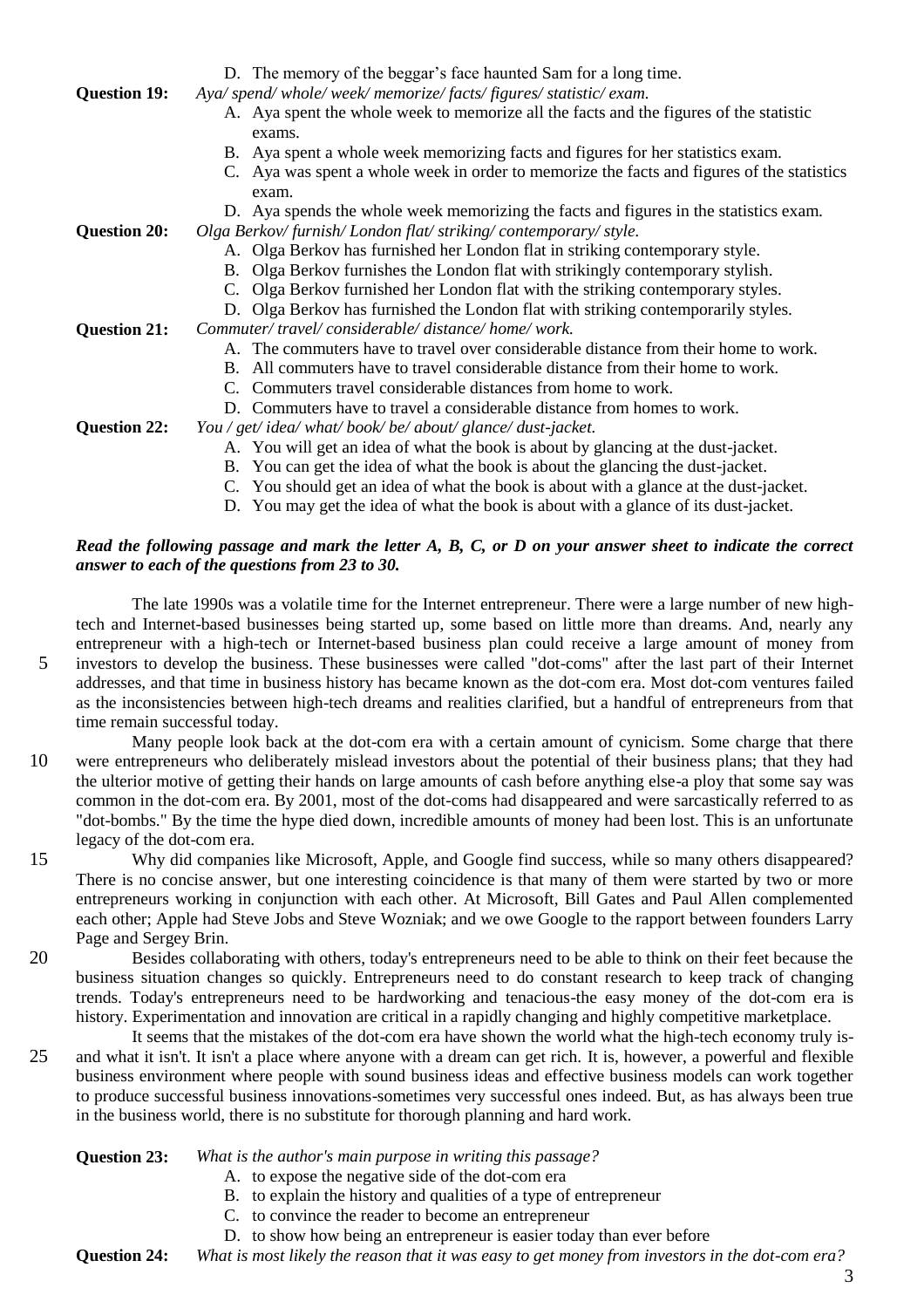| <b>Question 25:</b> | A. Investors were mainly Internet entrepreneurs.<br>B. Investors didn't expect to get their money back in those days.<br>C. Investors were confused about the potential of high-tech business ideas.<br>D. Investors knew that any idea would succeed.<br>Why do many people look back on the dot-com era with cynicism?<br>A. because many companies misled their investors<br>B. because they are jealous of the success of dot-coms<br>C. because the level of technology was so much lower then |
|---------------------|-----------------------------------------------------------------------------------------------------------------------------------------------------------------------------------------------------------------------------------------------------------------------------------------------------------------------------------------------------------------------------------------------------------------------------------------------------------------------------------------------------|
| <b>Question 26:</b> | D. because there were no true entrepreneurs in that era<br>Why did some people probably refer to dot-coms as "dot-bombs" by 2001?                                                                                                                                                                                                                                                                                                                                                                   |
|                     | A. because most dot-com companies were short-lived failures                                                                                                                                                                                                                                                                                                                                                                                                                                         |
|                     | B. because dot-com companies started up extremely quickly                                                                                                                                                                                                                                                                                                                                                                                                                                           |
|                     | C. because some dot-coms became extremely successful<br>D. because many people wished to eliminate dot-com businesses                                                                                                                                                                                                                                                                                                                                                                               |
| <b>Question 27:</b> | According to the passage, what do Microsoft, Apple, and Google all have in common?                                                                                                                                                                                                                                                                                                                                                                                                                  |
|                     | A. They all produce high-quality computers.                                                                                                                                                                                                                                                                                                                                                                                                                                                         |
|                     | B. They are all cynical about dot-coms.                                                                                                                                                                                                                                                                                                                                                                                                                                                             |
|                     | C. They all have a good rapport with each other.                                                                                                                                                                                                                                                                                                                                                                                                                                                    |
|                     | D. They were all developed by more than one person.                                                                                                                                                                                                                                                                                                                                                                                                                                                 |
| <b>Question 28:</b> | Which quality of today's entrepreneurs is NOT mentioned in the passage?<br>A. They need to be able to think on their feet.                                                                                                                                                                                                                                                                                                                                                                          |
|                     | B. They need to work in more than one company at a time.                                                                                                                                                                                                                                                                                                                                                                                                                                            |
|                     | C. They need to collaborate with others.                                                                                                                                                                                                                                                                                                                                                                                                                                                            |
|                     | D. They need to do constant research.                                                                                                                                                                                                                                                                                                                                                                                                                                                               |
| <b>Question 29:</b> | According to the passage, what have we learned from the dot-com era?                                                                                                                                                                                                                                                                                                                                                                                                                                |
|                     | A. that most high-tech and Internet-based businesses will succeed<br>B. that anyone with a dream can get rich in today's environment                                                                                                                                                                                                                                                                                                                                                                |
|                     | C. that sound business ideas and effective plans are needed for success                                                                                                                                                                                                                                                                                                                                                                                                                             |
|                     | D. that investors should give money freely to new companies                                                                                                                                                                                                                                                                                                                                                                                                                                         |
| <b>Question 30:</b> | What does the word 'their' in line 5 refer to?                                                                                                                                                                                                                                                                                                                                                                                                                                                      |
|                     | A. Entrepreneurs                                                                                                                                                                                                                                                                                                                                                                                                                                                                                    |
|                     | <b>B.</b> Businesses<br>Investors                                                                                                                                                                                                                                                                                                                                                                                                                                                                   |
|                     | D. Ventures                                                                                                                                                                                                                                                                                                                                                                                                                                                                                         |
|                     |                                                                                                                                                                                                                                                                                                                                                                                                                                                                                                     |
|                     | Mark the letter A, B, C, or D on your answer sheet to show the underlined part that needs correction.                                                                                                                                                                                                                                                                                                                                                                                               |
| <b>Question 31:</b> | Pop Art was a movement of the 1950's and 1960's whom imagery was based on readily                                                                                                                                                                                                                                                                                                                                                                                                                   |
|                     |                                                                                                                                                                                                                                                                                                                                                                                                                                                                                                     |
|                     | recognized American products and people.                                                                                                                                                                                                                                                                                                                                                                                                                                                            |
|                     |                                                                                                                                                                                                                                                                                                                                                                                                                                                                                                     |
| <b>Question 32:</b> | All almost the electricity for industrial use comes from large generators driven by steam<br>в<br>€                                                                                                                                                                                                                                                                                                                                                                                                 |
|                     | turbines.                                                                                                                                                                                                                                                                                                                                                                                                                                                                                           |
| <b>Question 33:</b> | The Egyptians first discovered that drying fruit preserved it, made it sweeter, and improvement                                                                                                                                                                                                                                                                                                                                                                                                     |
|                     | D<br>A<br>В                                                                                                                                                                                                                                                                                                                                                                                                                                                                                         |
|                     | its flavor.                                                                                                                                                                                                                                                                                                                                                                                                                                                                                         |
| <b>Question 34:</b> | Algebra is the branch of mathematics concerned with operations on sets of numbers or other<br>B<br>A                                                                                                                                                                                                                                                                                                                                                                                                |
|                     | elements that are often represented at symbols.                                                                                                                                                                                                                                                                                                                                                                                                                                                     |
|                     | C<br>Ð                                                                                                                                                                                                                                                                                                                                                                                                                                                                                              |
| <b>Question 35:</b> | A conductor uses signals and gesture to let the musicians to know when to play various parts of                                                                                                                                                                                                                                                                                                                                                                                                     |
|                     | C<br>B<br>D<br>A                                                                                                                                                                                                                                                                                                                                                                                                                                                                                    |
|                     | a composition.                                                                                                                                                                                                                                                                                                                                                                                                                                                                                      |

#### *Mark the letter A, B, C, or D on your answer sheet to indicate the correct answer to each of the following questions.*

| <b>Question 36:</b> | You should know that everyone in this office |             | busily planning the dance for a week. |        |  |
|---------------------|----------------------------------------------|-------------|---------------------------------------|--------|--|
|                     | A. is                                        | B. has been | C. have been                          | D. are |  |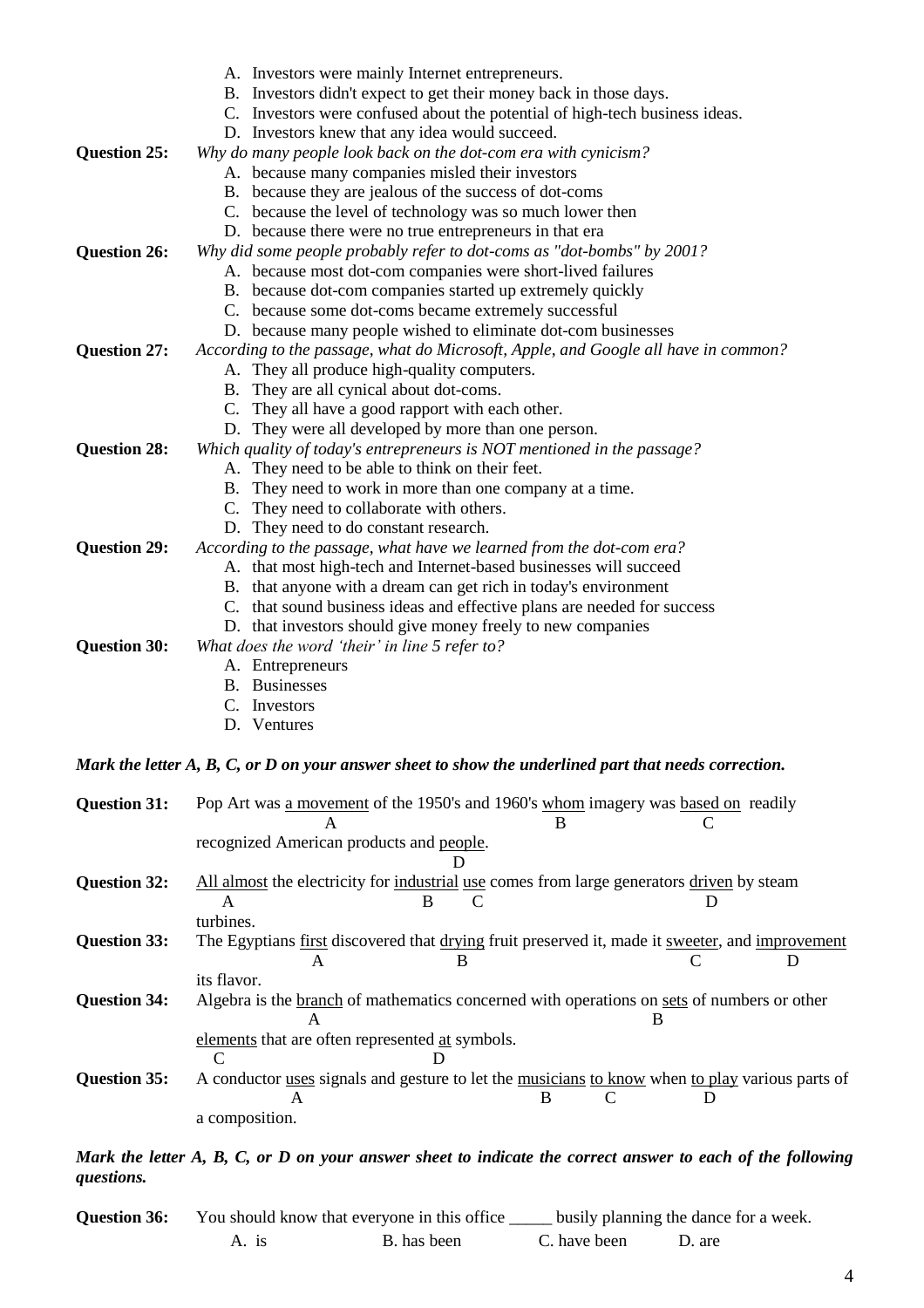| <b>Question 37:</b> | Jan is a wonderful singer. Her mother tells me that she _______ professionally since she was four.     |                                             |                |                                                                                 |
|---------------------|--------------------------------------------------------------------------------------------------------|---------------------------------------------|----------------|---------------------------------------------------------------------------------|
|                     | A. has been sung B. was singing                                                                        |                                             | C. is singing  | D. has been singing                                                             |
| <b>Question 38:</b> | I can't find my wallet. _______ it at home.                                                            |                                             |                |                                                                                 |
|                     | A. I must leave B. Might I have left C. Maybe I leave D. I might have left                             |                                             |                |                                                                                 |
| <b>Question 39:</b> | All the students went to the magic show, which we all thought was really _____, yesterday.             |                                             |                |                                                                                 |
|                     | A. amusingly                                                                                           | B. amuse                                    | C. amusing     | D. amused                                                                       |
| <b>Question 40:</b> | We were angry about the situation and insisted ______ by the president.                                |                                             |                |                                                                                 |
|                     | A. to see                                                                                              | B. on being seen C. on seeing D. to be seen |                |                                                                                 |
| <b>Question 41:</b> | "I'm always willing to help you. Just tell me what ______ me to do."<br>A. want                        |                                             |                |                                                                                 |
|                     | It is strange that for the past few days we haven't heard ______ news about that accident.             | B. you do want C. do you want D. you want   |                |                                                                                 |
| <b>Question 42:</b> | A. many                                                                                                | B. a lot                                    | C. much        | D. much of                                                                      |
| <b>Question 43:</b> | Communication has always been important. Ancient _____ were simple.                                    |                                             |                |                                                                                 |
|                     |                                                                                                        |                                             |                | A. message systems B. messages systems C. message-systems D. messages-systems   |
| <b>Question 44:</b> | The report concluded that ______ man, woman, and child in the US should wear a seat belt when          |                                             |                |                                                                                 |
|                     | driving or riding in a car.                                                                            |                                             |                |                                                                                 |
|                     | A. all                                                                                                 | B. each of                                  | C. no          | D. every                                                                        |
| <b>Question 45:</b> | Only later _______ how much damage had been caused.                                                    |                                             |                |                                                                                 |
|                     | A. I realized                                                                                          | B. I had realized C. did I realize          |                | D. I would realize                                                              |
| <b>Question 46:</b> | I need _______ to finish a bench, and I'll go and look in the garage.                                  |                                             |                |                                                                                 |
|                     |                                                                                                        |                                             |                | A. one more wood B. much woods C. many woods D. a piece of wood                 |
| <b>Question 47:</b> | Fifty years ago, we needed ______ than we do today.                                                    |                                             |                |                                                                                 |
|                     |                                                                                                        |                                             |                | A. less mathematic B. less mathematics C. fewer mathematics D. fewer mathematic |
| <b>Question 48:</b> | There is some disagreement between my parents and ______ about which job I should take.                |                                             |                |                                                                                 |
|                     | A. I                                                                                                   | B. we                                       | C. me          | D. us                                                                           |
| <b>Question 49:</b> | A basket of apples, oranges, and bananas _____ sent to my husband by his grandparents last             |                                             |                |                                                                                 |
|                     | Christmas.                                                                                             |                                             |                |                                                                                 |
|                     | A. has been                                                                                            | B. have been C. was                         |                | D. were                                                                         |
| <b>Question 50:</b> | That the committee members could not agree with each other about solving that problem _____            |                                             |                |                                                                                 |
|                     | caused a serious problem.<br>A. is                                                                     | B. was                                      | C. has         | D. have                                                                         |
| <b>Question 51:</b> | Every state in the United States makes _______ own laws about education, marriage, divorce, and        |                                             |                |                                                                                 |
|                     | so on.                                                                                                 |                                             |                |                                                                                 |
|                     | A. their                                                                                               | B. his/her                                  | C. its         | D. his                                                                          |
| <b>Question 52:</b> | My husband and I went to Montreal last May and greedily _____ many lobsters because they               |                                             |                |                                                                                 |
|                     | were very cheap.                                                                                       |                                             |                |                                                                                 |
|                     | A. eat                                                                                                 | B. ate                                      | C. have eaten  | D. had eaten                                                                    |
| <b>Question 53:</b> | I was very sick, but I've been feeling better since I ______ the doctor.                               |                                             |                |                                                                                 |
|                     | A. have visited                                                                                        | B. visit                                    | C. had visited | D. visited                                                                      |
| <b>Question 54:</b> | I ____ eagerly to go to Yellowstone, but my wife got sick three days before the departure.             |                                             |                |                                                                                 |
|                     | A. have been planning B. had been planning C. have planned                                             |                                             |                | D. was planned                                                                  |
| <b>Question 55:</b> | Those two pictures hanging on the gallery wall ______ in France, and they are very well known.         |                                             |                |                                                                                 |
|                     | A. were painted                                                                                        | B. were paint                               | C. painted     | D. were painting                                                                |
| <b>Question 56:</b> | Since I did not feel good, I wanted very much ______ the doctor, but it was not possible.<br>A. to see | B. to be seen C. seeing                     |                | D. being seen                                                                   |
| <b>Question 57:</b> | Nancy's dress is really beautiful. I hear that it _____ especially for her by a French designer.       |                                             |                |                                                                                 |
|                     | A. made                                                                                                | B. has made                                 | C. is made     | D. was made                                                                     |
| <b>Question 58:</b> | "Have you ever played majong?" "Yes, as a matter of fact, we _____ all the time when I                 |                                             |                |                                                                                 |
|                     | worked in Tokyo."                                                                                      |                                             |                |                                                                                 |
|                     |                                                                                                        |                                             |                | A. would have played B. should have played C. used to play D. must have play    |
| <b>Question 59:</b> | "Which do you prefer--the blue dress or the red dress?" "The blue dress is _____."                     |                                             |                |                                                                                 |
|                     | A. definitely better                                                                                   | B. better definitely C. definite better     |                | D. better definite                                                              |
| <b>Question 60:</b> | "What a nice fireplace you have." "I like my house really ______ during the winter."                   |                                             |                |                                                                                 |
|                     |                                                                                                        |                                             |                | 5.                                                                              |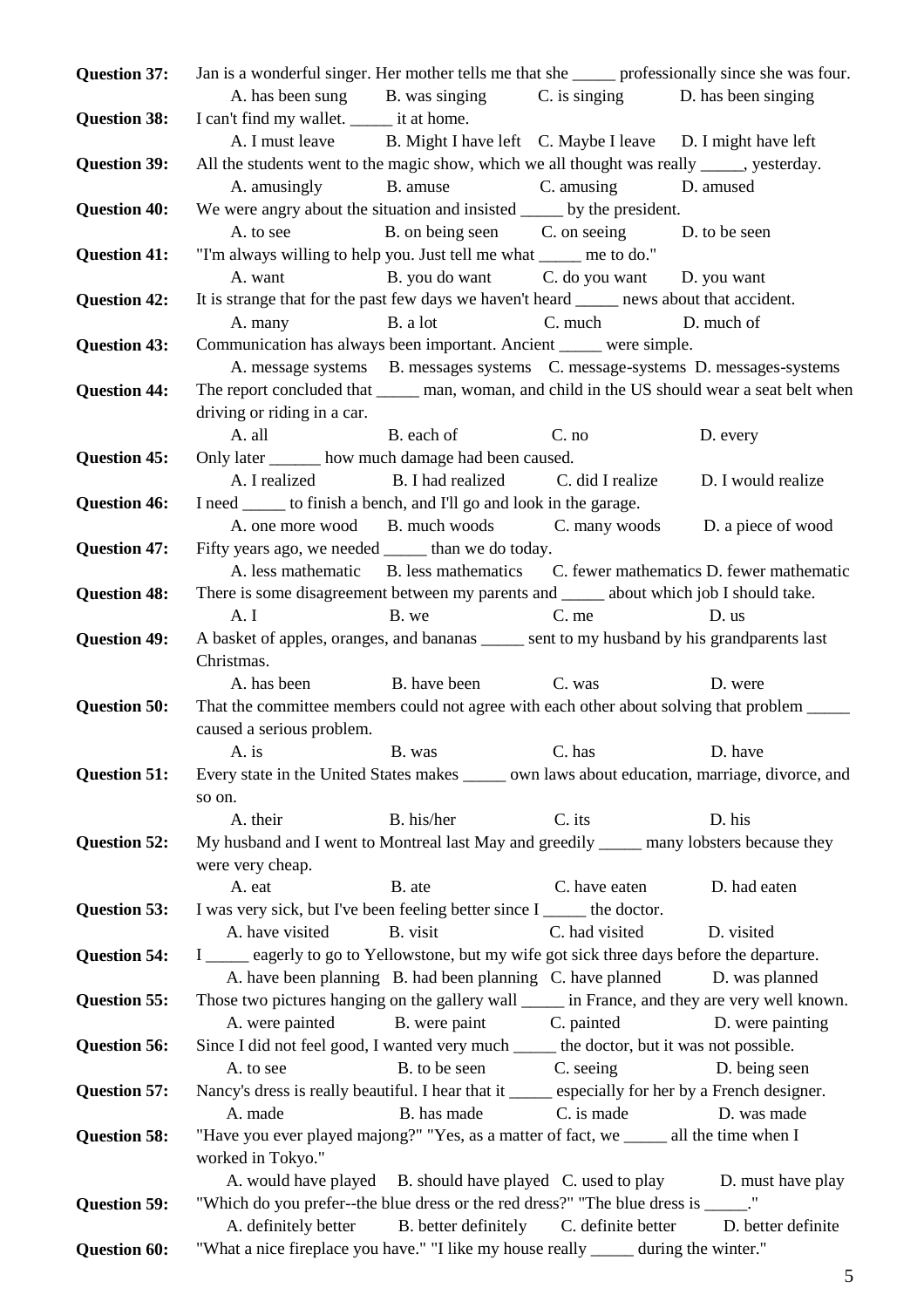|                     | A. warmly and comfortably                                         |                              | B. warmly and comfortable |                                                                                                |
|---------------------|-------------------------------------------------------------------|------------------------------|---------------------------|------------------------------------------------------------------------------------------------|
|                     | C. warm and comfortably                                           |                              | D. warm and comfortable   |                                                                                                |
| <b>Question 61:</b> | That _______ film entitled "Workers" deals with workers in China. |                              |                           |                                                                                                |
|                     | A. document                                                       | B. documentary C. documented |                           | D. documenting                                                                                 |
| <b>Question 62:</b> |                                                                   |                              |                           | "I couldn't go to class yesterday, because my car broke down." "You _____ mine. I wasn't using |
|                     | it."                                                              |                              |                           |                                                                                                |
|                     |                                                                   |                              |                           | A. could borrow B. may borrow C. could have borrowed D. may have borrowed                      |
| <b>Question 63:</b> |                                                                   |                              |                           | "Did you go to the shopping mall to see a movie last night?" "Yes, but I home, because I       |
|                     | had a little fever."                                              |                              |                           |                                                                                                |
|                     |                                                                   |                              |                           | A. would rather stay B. would rather stayed C. would stay D. would rather have stayed          |
| <b>Question 64:</b> |                                                                   |                              |                           | Rhonda ______ to finish her homework tomorrow morning because the deadline is tomorrow         |
|                     | noon.                                                             |                              |                           |                                                                                                |
|                     | A. have                                                           | B. must                      | C. need                   | D. is going                                                                                    |
| <b>Question 65:</b> | "What was your impression of last night's movie?"                 |                              |                           |                                                                                                |
|                     | " speaking, I thought it was rather boring."                      |                              |                           |                                                                                                |
|                     | A. Very                                                           | <b>B.</b> Really             | C. Honest                 | D. Honestly                                                                                    |

# *Mark the letter A, B, C, or D on your answer sheet to indicate the sentence that is closest in meaning to each of the following questions.*

| <b>Question 66:</b> | People are encouraged to live beyond their means these days, by making excessive use of credit<br><i>facilities.</i>                                          |  |  |
|---------------------|---------------------------------------------------------------------------------------------------------------------------------------------------------------|--|--|
|                     | A. Thanks to making excessive use of credit facilities, people these days can live beyond                                                                     |  |  |
|                     | their means.                                                                                                                                                  |  |  |
|                     | B. These days, excessive use of credit facilities encourages people to live beyond their                                                                      |  |  |
|                     | means.                                                                                                                                                        |  |  |
|                     | C. To excessively use the credit facilities, people are encouraged to live beyond their<br>means.                                                             |  |  |
|                     | D. To live beyond their means, people are encouraged to use credit facilities excessively.                                                                    |  |  |
| <b>Question 67:</b> | A house can be seen as a comfortable dwelling to bring the family up in, or as a lucrative                                                                    |  |  |
|                     | investment.                                                                                                                                                   |  |  |
|                     | A. People can see their houses as a comfortable dwelling to bring up their families in, or as<br>a lucrative investment.                                      |  |  |
|                     | B. People can invest in a comfortable house as it is lucrative to bring their family up in                                                                    |  |  |
|                     | there.                                                                                                                                                        |  |  |
|                     | C. Seen as a comfortable dwelling to bring the family up in, a house can be a lucrative                                                                       |  |  |
|                     | investment for many people.                                                                                                                                   |  |  |
|                     | D. To be lucrative in their house investment, people usually see the houses as a                                                                              |  |  |
|                     | comfortable dwelling to bring up their families in.                                                                                                           |  |  |
| <b>Question 68:</b> | It is essential that Professor Chang is met at the airport.                                                                                                   |  |  |
|                     | A. Professor Change must be met at the airport.                                                                                                               |  |  |
|                     | B. It is necessary for Professor Chang to meet at the airport.                                                                                                |  |  |
|                     | C. Professor Change doesn't have to be met at the airport.                                                                                                    |  |  |
|                     | D. It needs to meet Professor Chang at the airport.                                                                                                           |  |  |
| <b>Question 69:</b> | So many celebrities have a private life which is quite different from their public image.                                                                     |  |  |
|                     | A. So many celebrities live quite differently from their public image.                                                                                        |  |  |
|                     | B. So many celebrities lead a different life from their public image.                                                                                         |  |  |
|                     | C. So many celebrities have a private life different from their public image.<br>D. So many celebrities lead their lives differently from their public image. |  |  |
| <b>Question 70:</b> | Many housing estates and blocks of flats were put up in the building bloom of the 1980s.                                                                      |  |  |
|                     | A. The governments put up many housing estates and blocks during the 1980s.                                                                                   |  |  |
|                     | B. The building bloom of the 1980s saw many housing and blocks of flats put up.                                                                               |  |  |
|                     | C. In the building boom of the 1980s, there were many housing estates and blocks of flats                                                                     |  |  |
|                     | put up.                                                                                                                                                       |  |  |
|                     | D. In the building boom of the 1980s, the number of housing estates and blocks of flats put                                                                   |  |  |
|                     | up was many.                                                                                                                                                  |  |  |
| <b>Question 71:</b> | It is difficult for people in serious debt to get out of the spiral of borrowing and paying interest                                                          |  |  |
|                     | on ever-increasing loans.                                                                                                                                     |  |  |